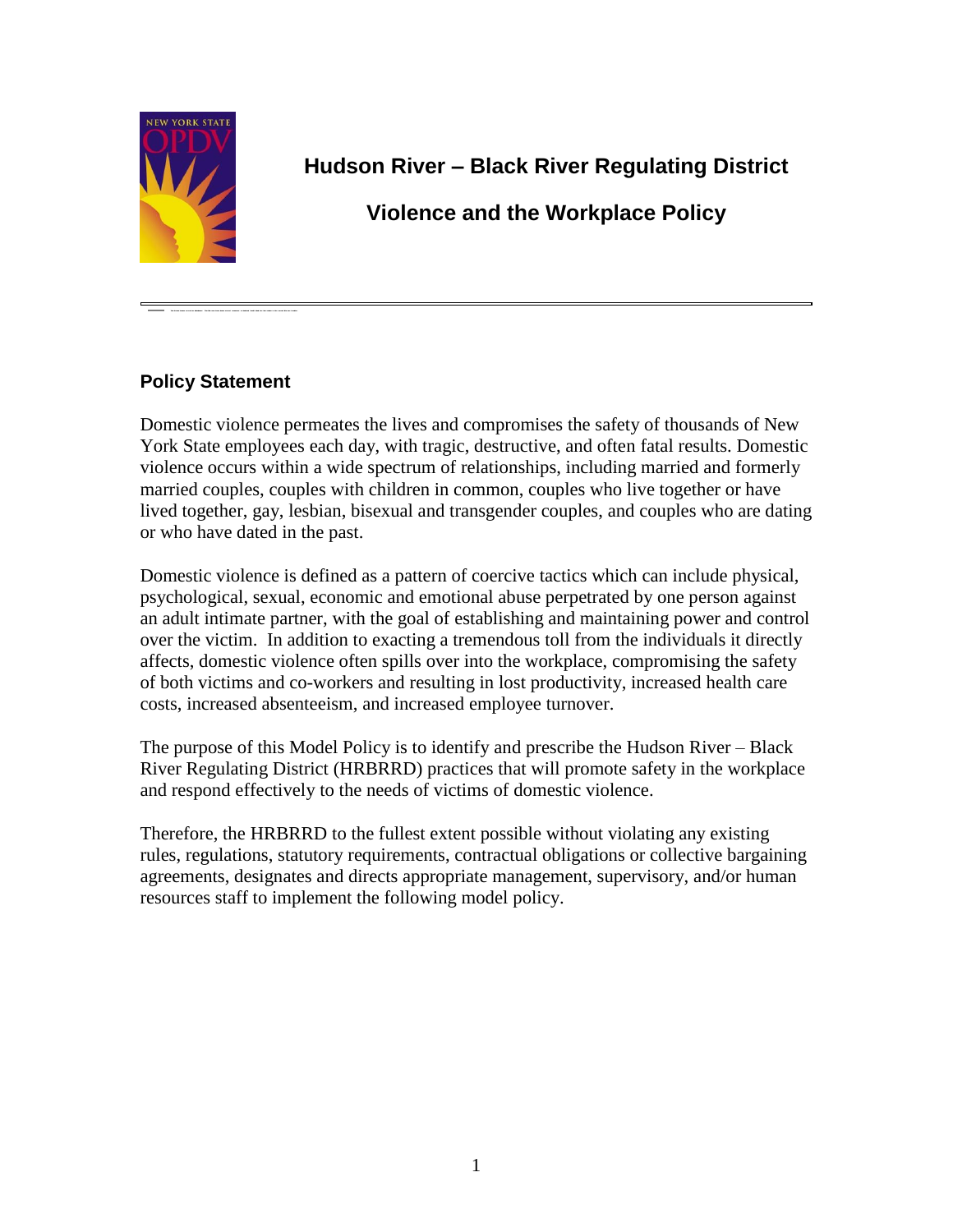## **Definitions**

For purposes of this policy, the following terms will be defined as follows.

**Domestic Violence:** A pattern of coercive tactics, which can include physical, psychological, sexual, economic and emotional abuse, perpetrated by one person against an adult intimate partner, with the goal of establishing and maintaining power and control over the victim.

**Intimate Partner:** Includes persons legally married to one another; persons formerly married to one another; persons who have a child in common, regardless of whether such persons are married or have lived together at any time, couples who are in an "intimate relationship" including but not limited to couples who live together or have lived together, or persons who are dating or who have dated in the past, including same sex couples.  $<sup>1</sup>$ </sup>

**Abuser:** A person who perpetrates a pattern of coercive tactics which can include physical, psychological, sexual, economic, and emotional abuse against an adult intimate partner, with the goal of establishing and maintaining power and control over the victim.

**Victim:** The person against whom an abuser directs coercive and/or violent acts.

# **Guidelines**

 $\overline{a}$ 

## **I. Employee Awareness**

The HRBRRD shall increase awareness of domestic violence and inform employees of available sources of assistance. $2$ 

- a. The HRBRRD (Regulating District) shall post information on domestic violence and available resources in the work site in places where employees can obtain it without having to request it or be seen removing it, such as agency intranet, rest rooms and lounge areas. Such information shall include available sources of assistance such as Employee Assistance Program, local domestic violence service providers, the NYS Domestic Violence and Sexual Assault hotline, and/or human resources personnel who are trained and available to serve as confidential sources of information, support, and referral. A Contact Information Poster is available at [http://www.opdv.ny.gov/professionals/workplace/workplcres.html#tools.](http://www.opdv.ny.gov/professionals/workplace/workplcres.html#tools)
- b. Referrals shall be made to licensed/approved domestic violence programs located on the New York State Coalition Against Domestic Violence (NYSCADV) website at [http://www.nyscadv.org/local-domestic-violence-programs/.](http://www.nyscadv.org/local-domestic-violence-programs/) Additional referrals may be made to best meet the needs of the employee.

<sup>&</sup>lt;sup>1</sup> This definition may extend to other circumstances such as the abuse of a parent by an adult child, but the primary focus of this policy is adult, intimate partner violence.

 $2$  Whenever possible, the domestic violence and the workplace policy should also be extended to consultants, contractors, and other non-state, on-site providers.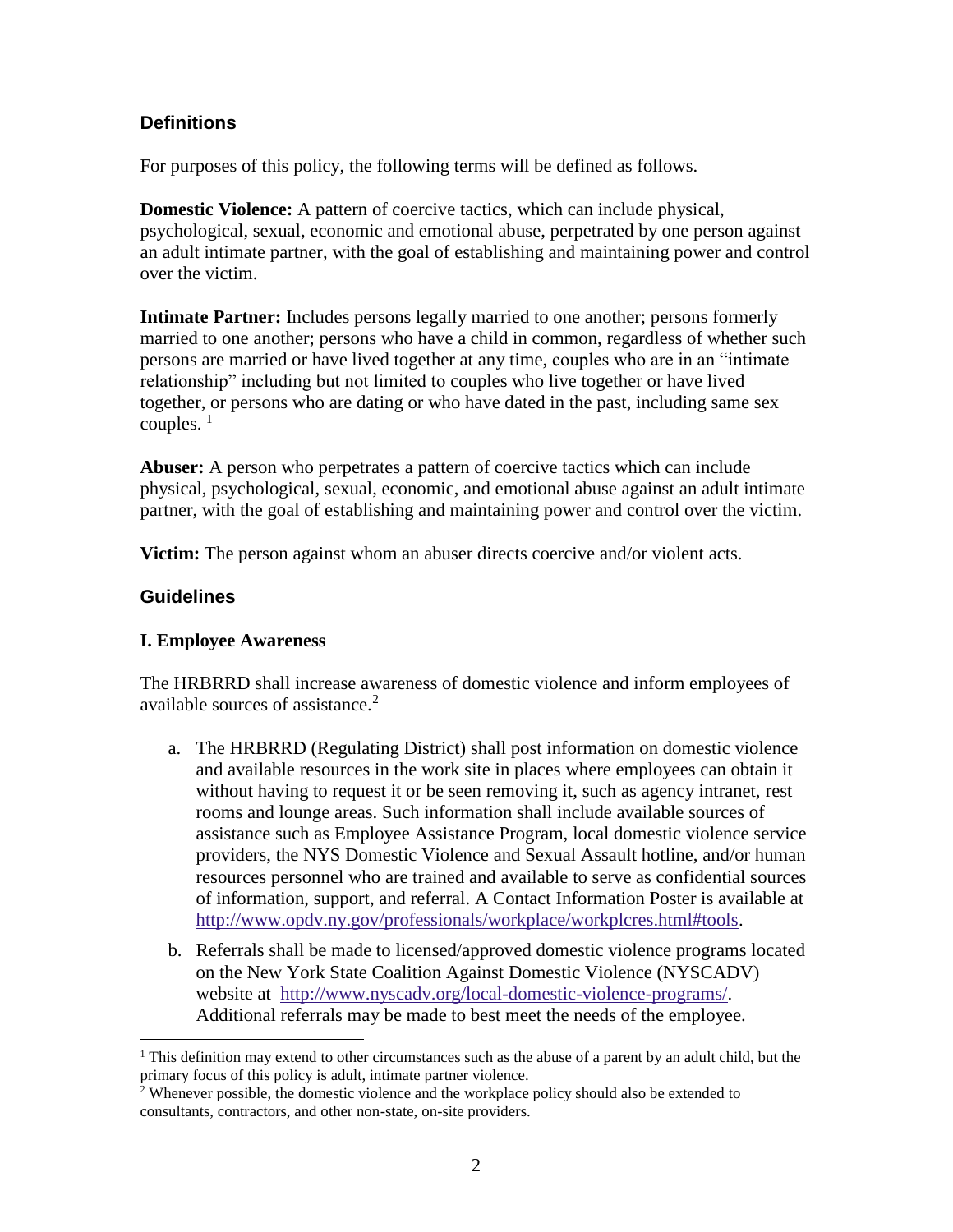Information shall be made available on employee bulletin boards and included in employee newsletters, as appropriate.

- c. The Regulating District shall include information on domestic violence awareness and services in written materials provided to new employees and as part of new employee orientation.
- d. The Regulating District shall inform employees that New York State law prohibits insurance companies and health maintenance organizations from discriminating against domestic violence victims. The law prohibits designation of domestic violence as a pre-existing condition. An insurance company cannot deny or cancel an insurance policy or require a higher premium or payment because the insured is or has been a domestic violence victim. [§2612 of the Insurance Law.]
- e. The Regulating District shall integrate information on domestic violence and the agency's domestic violence and the workplace policy into existing materials and literature, policies, protocols, and procedures, including Public Employer Workplace Violence Prevention Programs<sup>3</sup> as appropriate.
- f. The Regulating District shall consider conducting domestic violence awareness activities such as "brown bag" lunch programs and other health and wellness programs.

### **II. Non-Discriminatory and Responsive Personnel Policies for Victimized Employees**

Ensure that personnel policies and procedures do not discriminate against victims of domestic violence and are responsive to the needs of victims of domestic violence.

- a. New York State law makes it a crime for employers to penalize an employee who, as a victim or witness of a criminal offense, is appearing as a witness, consulting with a district attorney, or exercising his/her rights as provided in the Criminal Procedure Law, the Family Court Act, and the Executive Law. This law requires employers, with prior day notification, to allow time off for victims or subpoenaed witnesses to exercise his/her rights as provided in the Criminal Procedure Law, the Family Court Act, and the Executive Law [Penal Law §215.14]. If there are any questions or concerns regarding the leave that must be granted to victims or subpoenaed witnesses, contact the agency's Personnel Office or the Attendance and Leave Unit at the Department of Civil Service.
- b. The Regulating District, upon request, will assist the employee in determining the best use of his/her attendance and leave benefits when an employee needs to be absent as a result of being a victim of domestic violence. If an employee requests time off to care for and/or assist a family member who has been a victim of domestic violence, the agency will evaluate the employee's request for leave for eligibility under existing law and collective bargaining agreements applicable to the employee and the attendance rules.

 $\overline{a}$ 

<sup>3</sup> 12 NYCRR pt. 800.16 Public Employer Workplace Violence Prevention Programs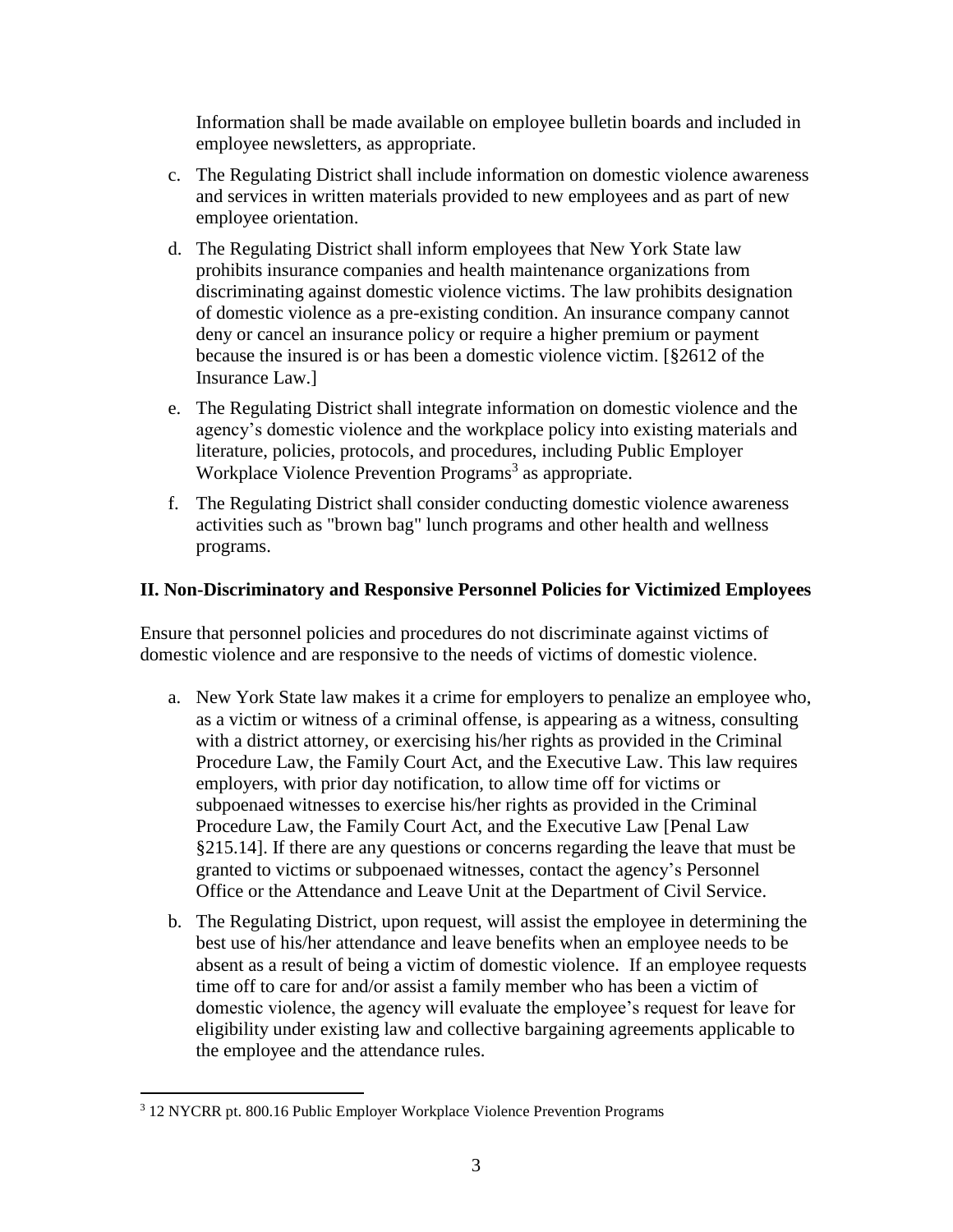- c. The Regulating District should be aware that victims of domestic violence may lack the required documentation or have difficulty obtaining the required documentation to justify absences without compromising their safety. Therefore, consult with the employee to identify what documentation she/he might have, or be able to obtain, that will not compromise his/her safety-related needs and will satisfactorily meet the documentation requirement of the employer. Because there are confidentiality issues associated with the submission of documentation in these instances, agencies should consult with the Attendance and Leave Unit at the Department of Civil Service.
- d. Employees who are victims of domestic violence and who separate from a spouse (or terminate a relationship with a domestic partner, if covered), shall be allowed to make reasonable changes in benefits at any time during the calendar year where possible, in accordance with statute, regulation, contract and policy.
- e. NYS has established that victims of domestic violence are now a protected class in the employment provisions of NYS human rights law. This law prevents an employer from firing or refusing to hire any individual based on their status as a victim of domestic violence and prevents discrimination in compensation or in the terms, conditions or privileges of employment. The agency should prohibit inquiries about a job applicant's current or past domestic violence victimization, and prohibit employment decisions to be based on any assumptions about or knowledge of such exposure.
- f. In cases in which it is identified that an employee's work performance difficulties are a result of being a victim of domestic violence, said employee shall be afforded all of the proactive measures outlined in this policy, and shall be provided clear information about performance expectations, priorities, and performance evaluation. If a disciplinary process is initiated, special care should be taken to consider all aspects of the victimized employee's situation, and all available options in trying to resolve the performance problems should be exhausted, including making a referral to the Employee Assistance Program, consistent with existing collective bargaining unit agreements, statute, regulations and agency policy.
- g. If reasonable measures have been taken to resolve domestic violence-related performance problems of victimized employees, but the performance problems persist and the employee is terminated or voluntarily separates from employment, inform the employee of his or her potential eligibility for unemployment insurance and respond quickly to any requests for information that may be needed in the claims process. New York State law provides that a victim of domestic violence who voluntarily separates from employment may, under certain circumstances, be eligible for unemployment insurance benefits. [§593 of NYS Labor Law.]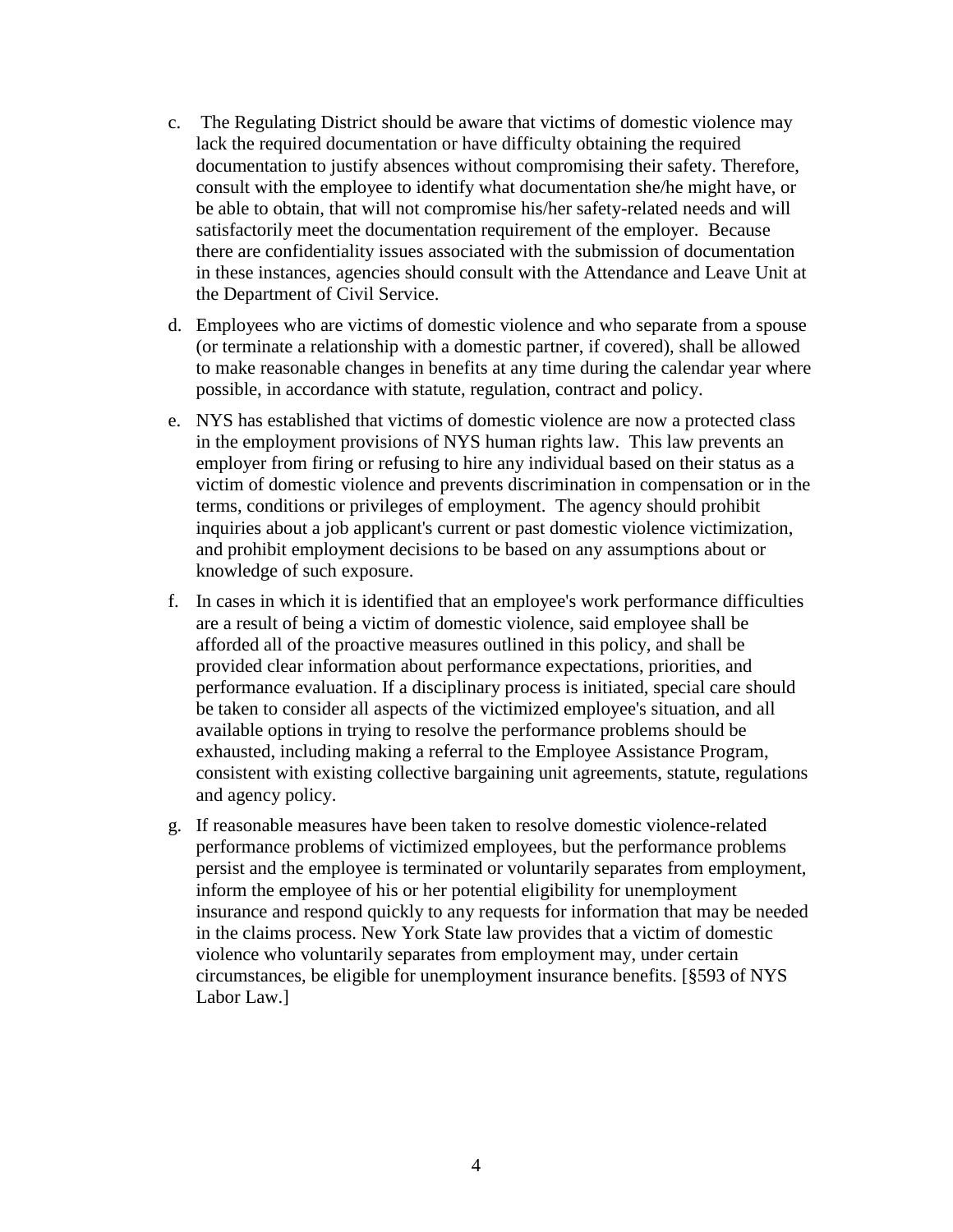#### **III. Workplace Safety Plans**

The HRBRRD shall have domestic violence workplace safety response plans in place and provide reasonable means to assist victimized employees in developing and implementing individualized domestic violence workplace safety plans, consistent with existing collective bargaining agreements, statutes and regulations.

- a. The Regulating District shall designate an agency/OPDV liaison. This liaison will ensure agency- wide implementation of the domestic violence and the workplace policy, and serve as the primary liaison with OPDV regarding the domestic violence workplace policy.
- b. The Regulating District shall designate personnel available to support those in need of assistance around the issue of domestic violence. Designated support personnel's contact information, including name, agency phone number and location will be included in agency materials and clearly posted.
- c. The Regulating District shall comply and assist with enforcement of all known court orders of protection, particularly orders in which abusers have been ordered to stay away from the work site. If requested by the victim of domestic violence or law enforcement, the agency shall provide information in its possession concerning an alleged violation of an order of protection ("OP").

Employees are encouraged to bring their orders of protection to the attention of the Compliance Officer and/or General Counsel. Once the OP has been brought forward, the document will be kept in a locked filing cabinet at HRAO; accessible only to the person who initially received it from the employee. In the case of a workplace emergency requiring the presentation of the OP to law enforcement, and if the Compliance Officer and General Counsel are unavailable to obtain the document, the Executive Director will have access to the locked filing cabinet.

The Compliance Officer will discuss with the employee a plan on how to best proceed to ensure the safest possible work environment for the employee and the rest of the staff. With the permission of the employee, this may include:

- providing a copy of the OP and/or photo of perpetrator to building security and/or front desk personnel;
- discussing who should be told if there is no security or front desk staff, such as identifying supervisor/colleagues who would be able to assist with the identification of the perpetrator;
- blocking the perpetrator from being entered into any building Visitor Management System (VMS); and
- creating a personal workplace safety plan (See Section III f.).

The employee is responsible to notify the Compliance Officer if there are any changes to the OP.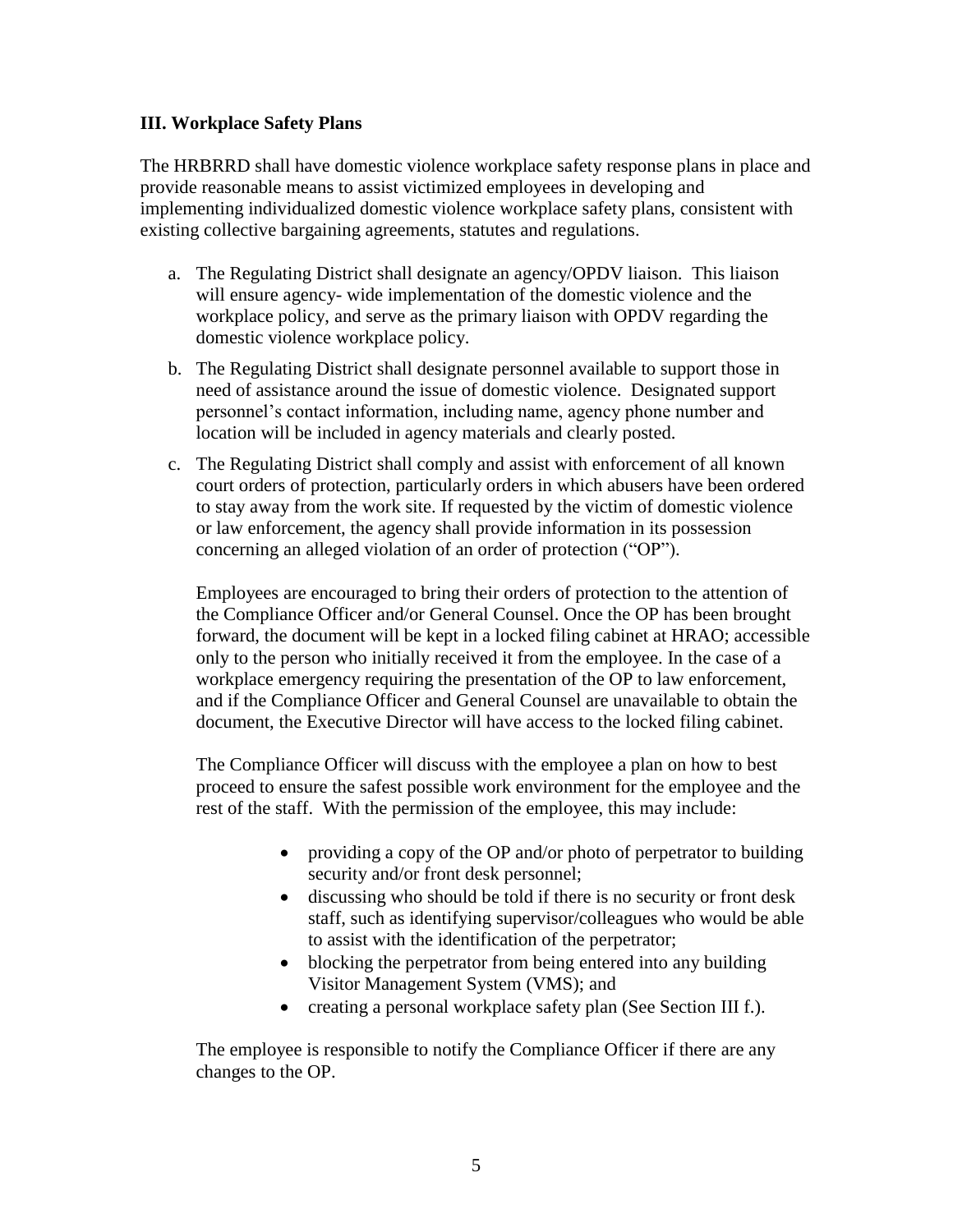- d. The Regulating District emergency response plan advises employees to contact the appropriate law enforcement agency by dialing *911* if they observe anyone engaging in threatening behavior. This response will allow appropriate actions to be taken if an abuser gains unauthorized access to the work site, or if an abuser engages in any acts that threaten the safety of employees or clients.
- e. The Regulating District shall discuss with the victim of domestic violence the Regulating District's confidentiality policy and the limitation thereto. (See Section VI. NYS Agencies Responsibility  $d - g$ ).
- f. The Regulating District shall consult with victimized employees to develop and implement individualized workplace safety plans, which may include, when appropriate, advising co-workers and, upon request, the employee's bargaining representative, of the situation; setting up procedures for alerting the police by dialing *911*; temporary relocation of the victim to a secure area; options for voluntary transfer or permanent relocation to a new work site; change of work schedule, reassignment of parking space; escort for entry to and exit from the building; responding to telephone, fax, e-mail or mail harassment; and keeping a photograph of the abuser and/or a copy of any existing court orders of protection in a confidential on-site location and providing copies to security personnel. Plans must address additional concerns if the victim and the offender are both employed by the same agency.
- g. The Regulating District shall review domestic violence and the workplace policy annually. Policy revisions and updates shall be forwarded to OPDV.

#### **IV. Accountability for Employees Who Are Offenders**

The HRBRRD shall hold accountable employees who engage in the following behavior: (1) using state resources to commit an act of domestic violence; (2) committing an act of domestic violence from or at the workplace or from any other location while on official state business; or (3) using their job- related authority and/or state resources in order to negatively affect victims and/or assist perpetrators in locating a victim and/or in perpetrating an act of domestic violence.

- a. In cases in which the Regulating District has found that an employee has threatened, harassed, or abused an intimate partner at the workplace using state resources such as work time, workplace telephones, FAX machines, mail, e-mail or other means, said employee shall be subject to corrective or disciplinary action in accordance with existing collective bargaining unit agreements, statutes and regulations.
- b. In cases in which the Regulating District has verification that an employee is responsible for a domestic violence-related offense, or is the subject of any order of protection, including temporary, final or out-of-state order, as a result of domestic violence, and said employee has job functions that include the authority to take actions that directly impact victims of domestic violence and/or actions that may protect abusers from appropriate consequences for their behavior, the Regulating District shall determine if corrective action is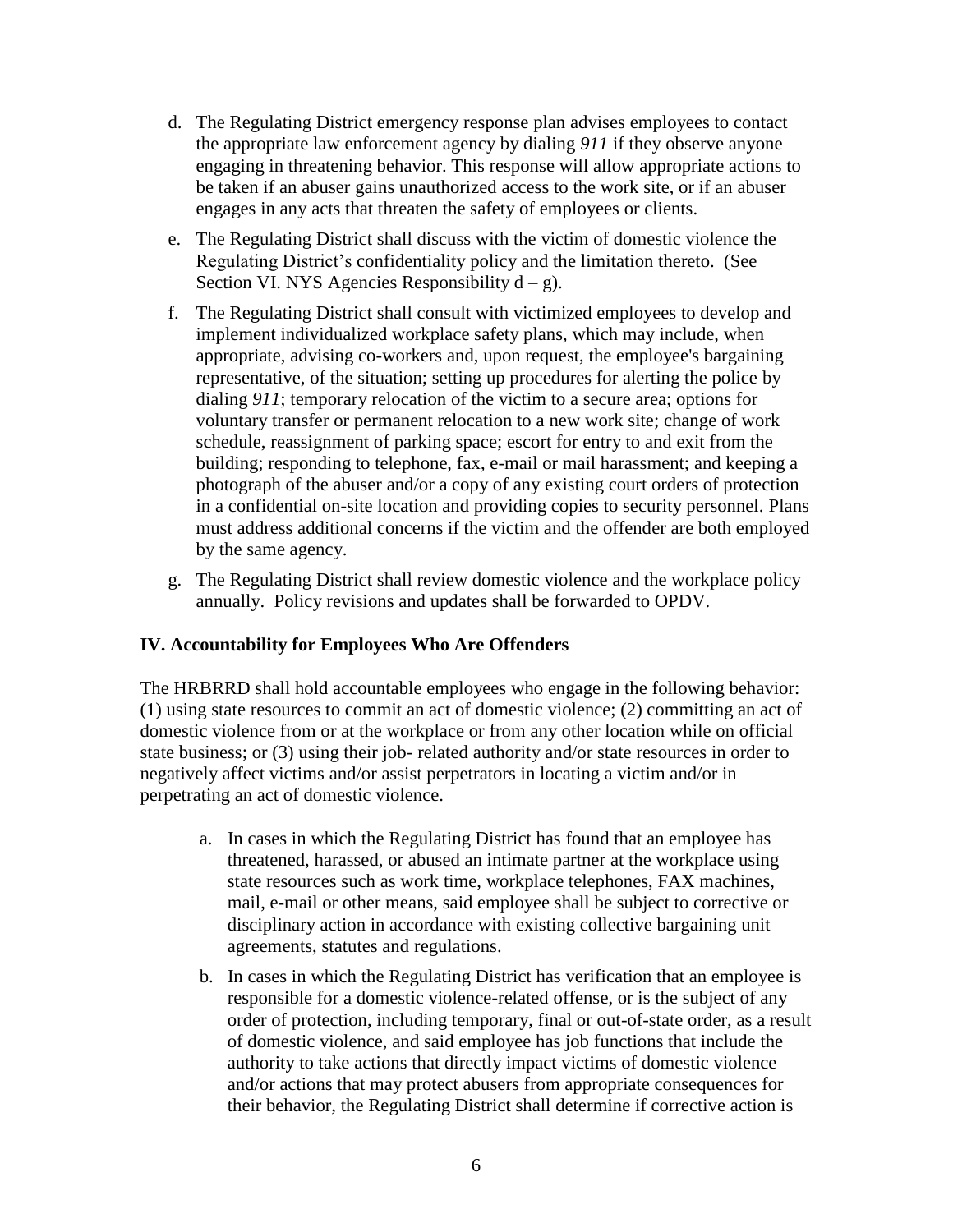warranted, in accordance with existing collective bargaining unit agreements, statutes and regulations.

c. In cases in which any employee intentionally uses his/her job-related authority and/or intentionally uses state resources in order to negatively impact a victim of domestic violence, assist an abuser in locating a victim, assist an abuser in perpetrating acts of domestic violence, or protect an abuser from appropriate consequences for his behavior, said employee shall be subject to corrective or disciplinary action, in accordance with existing collective bargaining unit agreements, statutes and regulations.

## **V. Training**

 $\overline{a}$ 

Training, training development and training technical assistance on domestic violence and its impact on the workplace will be made available by OPDV on an on-going basis. The HRBRRD should make training available to all staff on domestic violence. Training should be required of certain staff, and strongly encouraged for others, as outlined below.

- a. The Regulating District/OPDV liaison and all personnel designated to provide support for those in need of assistance should complete OPDV's one-day training on Domestic Violence and the Workplace. Training will prepare support personnel to identify possible signs and indicators of victimization, make appropriate referrals to domestic violence service providers, work with professionals to assist identified victims with safety planning, and develop individualized responses in recognition of the physical, social and cultural realities that may affect an individual victim's situation. Training will also include information on the ways in which domestic violence impacts the workplace, including the potential impact on worker productivity and the safety risks to on-site personnel and visitors.
- b. All appropriate managers, supervisors, employee assistance professionals, human resources personnel, union and labor representatives and security staff shall be encouraged to attend OPDV's training on Domestic Violence and the Workplace.
- c. Training on domestic violence and its impact on the workplace should be made available on a regular basis for all Regulating District staff. Training would include information on the physical, social and cultural realities that may affect victims of domestic violence, the ways in which domestic violence impacts the workplace, including the potential impact on worker productivity and safety risks. When possible, OPDV-approved training materials can be integrated into existing union and management training programs, agency training programs, EAP training, Public Employer Workplace Violence Prevention Programs 4 training, etc.. Training may also be provided by OPDV or a local domestic violence service provider when scheduling permits.

<sup>4</sup> 12 NYCRR pt. 800.16 Public Employer Workplace Violence Prevention Programs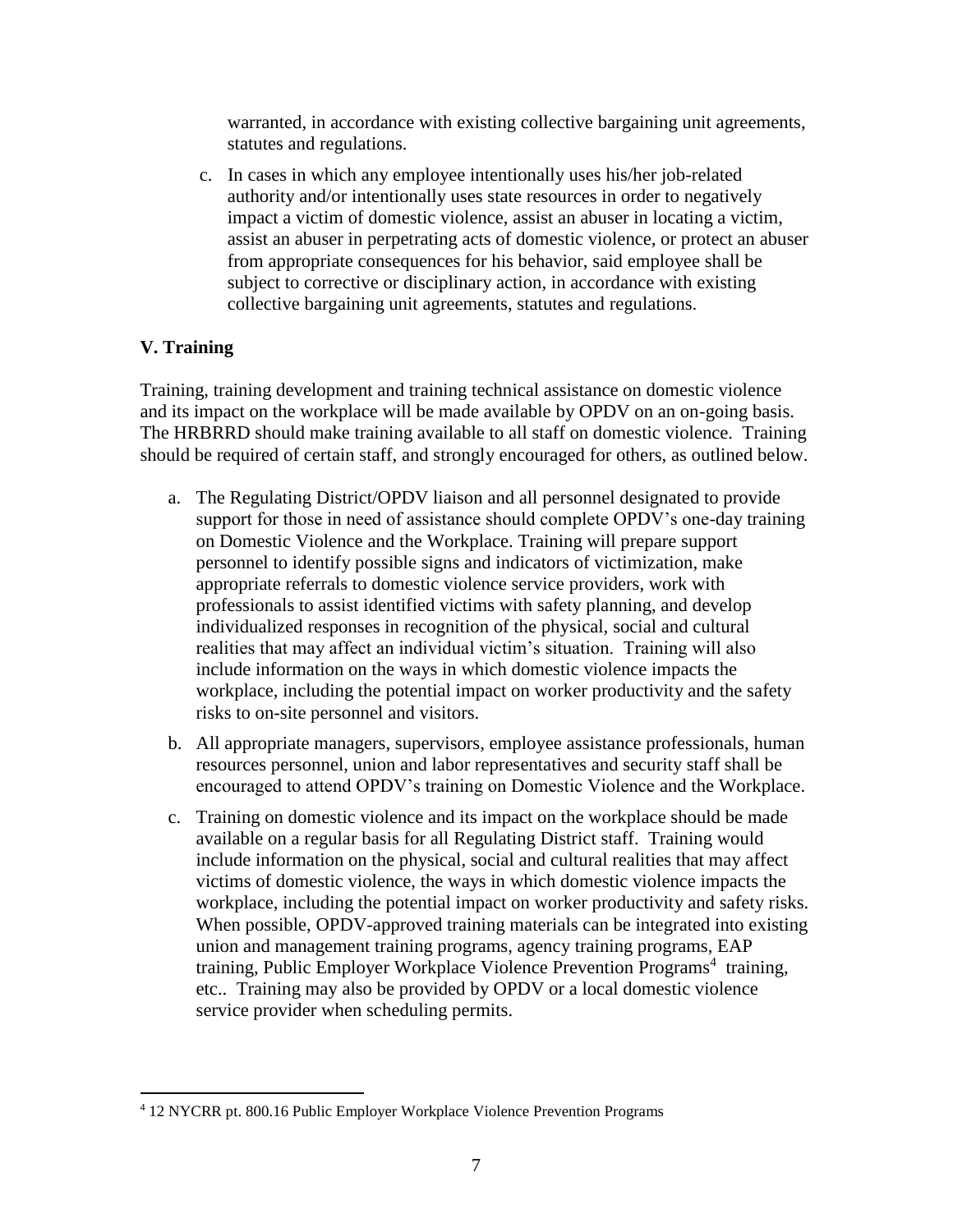#### **VI. NYS Agencies Responsibility** <sup>5</sup>

 $\overline{a}$ 

- a. All NYS Agencies shall set a tone communicating that domestic violence is behavior that will not be tolerated and that the Regulating District will actively provide information and support to employees who are victims of such abuse.
- b. All NYS Agencies shall disseminate copies of the Regulating District's *Domestic Violence and the Workplace Policy* to all employees upon implementation and to all new employees upon hiring or appointment.
- c. All NYS employees shall review and follow their agency policy and procedures set forth in this domestic violence and the workplace policy.
- d. All NYS Agencies shall, consistent with applicable law and agency policy, document all incidents of domestic violence that happen in the workplace. Such documents should be provided to the HRBRRD/OPDV Liaison as soon as practicable. Such documents shall be kept confidential to the extent permitted by law and agency policy and the provisions of section g detailed below.
- e. All Regulating District employees providing domestic violence information and support services shall document, consistent with applicable law and Regulating District policy, the number of employees who report domestic violence, the number of employees that request information/services, and the number of referrals made to domestic violence service providers. All information about employees who seek assistance shall be kept confidential to the extent permitted by law and Regulating District policy and the provisions of section g detailed below, and documentation should not include any personal information. The number of employees seeking assistance as outlined above shall be reported to the HRBRRD/OPDV Liaison.
- f. All HRBRRD/OPDV Liaisons shall, consistent with applicable law and Regulating District policy, provide information about the number and general nature of domestic violence incidents that happen in the workplace, the number of employees who report domestic violence, the number of employees that request information/services, and the number of referrals made to domestic violence service providers, with no personally identifying information, to OPDV at the time and in a manner determined by OPDV.
- g. Information related to an employee being a victim of domestic violence shall be kept confidential, to the extent permitted by law and agency policy, and shall not be divulged without the written consent of the victimized employee, unless the Regulating District determines that maintaining said confidentiality puts the victim or other employees at risk of physical harm, is required by law, or is deemed necessary to enforce an order of protection. In such circumstances where

<sup>&</sup>lt;sup>5</sup> For the purpose of this order, "state agency" shall mean: (1) any state agency, department, office, board, commission or other instrumentality of the state; and (2) any public authority or public benefit corporation created by or existing under any State law, at least one of whose members is appointed by the Governor (including any subsidiaries of such public authority or public benefit corporation), other than an interstate or international authority or public benefit operation.